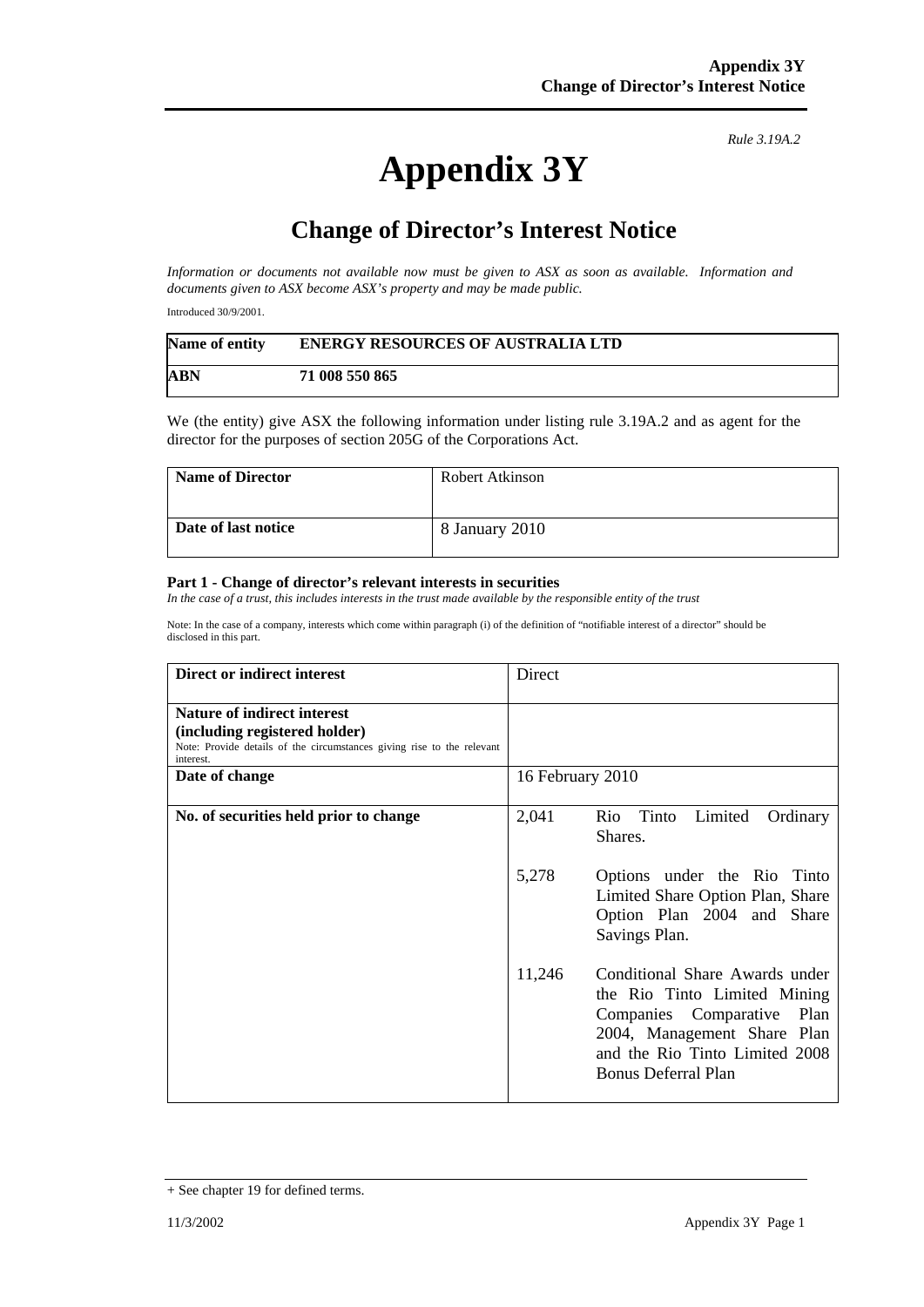| <b>Class</b>                                                                                                 | Awards.    | Ordinary Shares, Options over Ordinary<br>Shares and Conditional Ordinary<br>Share                                                                                                             |
|--------------------------------------------------------------------------------------------------------------|------------|------------------------------------------------------------------------------------------------------------------------------------------------------------------------------------------------|
| <b>Number acquired</b>                                                                                       | <b>NIL</b> |                                                                                                                                                                                                |
| Number disposed                                                                                              | 1,782      | Conditional Share Awards under<br>the Rio Tinto Limited Mining<br>Companies Comparative<br>Plan<br>2004 vested or lapsed.                                                                      |
|                                                                                                              | 1,139      | Conditional Share Awards under<br>Rio<br>Limited<br>Tinto<br>the<br>Management Share Plan vested.                                                                                              |
| <b>Value/Consideration</b><br>Note: If consideration is non-cash, provide details and estimated<br>valuation |            | See "Nature of Change" below.                                                                                                                                                                  |
| No. of securities held after change                                                                          | 2,041      | Limited<br>Tinto<br>Rio<br>Ordinary<br>Shares.                                                                                                                                                 |
|                                                                                                              | 5,278      | Options under the Rio Tinto<br>Limited Share Option Plan, Share<br>Option Plan 2004 and Share<br>Savings Plan.                                                                                 |
|                                                                                                              | 8,325      | Conditional Share Awards under<br>the Rio Tinto Limited Mining<br>Companies Comparative<br>Plan<br>2004, Management Share Plan<br>and the Rio Tinto Limited 2008<br><b>Bonus Deferral Plan</b> |

<sup>+</sup> See chapter 19 for defined terms.